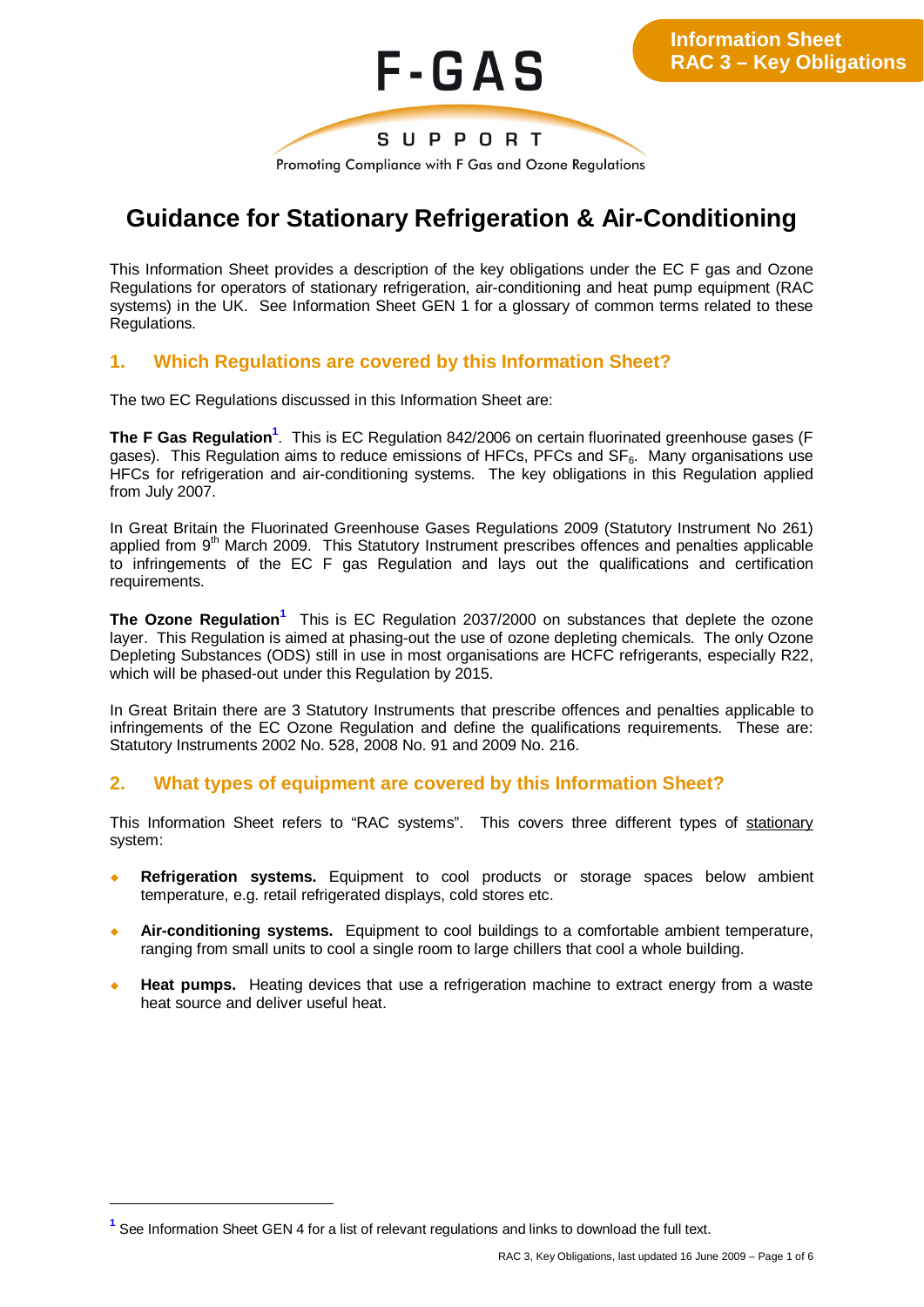# **3. Who is responsible for compliance?**

In Great Britain, the person having control of the equipment containing the F gas refrigerant (the "operator"), typically a company, is likely to have responsibility. Also, any company employing personnel involved in working on equipment that contains or is designed to contain F gases must ensure that they have the appropriate qualifications and company certification.

The EC F gas Regulation defines the operator as follows:

*"Operator means the natural or legal person exercising actual power over the technical functioning of the equipment and systems covered by this Regulation"*

According to guidance and interpretation from the EC issued in 2008, the "*actual power over the technical functioning*" of a piece of equipment or system must include the following elements:

- Free access to the system, which entails the possibility to supervise its components and their functioning, and the possibility to grant access to third parties;
- The control over the day-to-day functioning/running (e.g. take the decision to switch it on or off);
- The powers (including financial power) to decide on technical modifications (e.g. replacement of a component, installation of a permanent leak detector), modification of the quantities of F gases in the system, and to have checks or repairs carried out.

It can be assumed that at the earliest stage of the system's lifetime, all these powers lie with a single natural or legal person, normally the owner. If all these powers are devolved by the operator to a third party through contractual arrangements, the authority of operator and the responsibilities attached to it under EC F gas Regulation should be deemed transferred to that third party. If these powers are only partially transferred, the authority of operator should not be deemed transferred.

Therefore the EC F gas Regulation usually places responsibility with the owner, even if there is a comprehensive maintenance contract in place.

The greatest area of potential complication is in landlord-tenant relationships e.g. in a leased airconditioned office building. In these circumstances you may need to refer to the responsibilities set down in the lease – this would normally specify which party is responsible for the operation and upkeep of any air-conditioning system.

# **4. Obligations for Operators under the EC F Gas Regulation**

All operators of RAC systems that use refrigerants containing F gases, for example refrigerants R404A and R408A**<sup>2</sup>** , must comply with obligations in the EC F gas Regulation. See Information Sheets RAC 2 and GEN 2 for more information about which refrigerants are affected.

The actual obligations depend on the amount of refrigerant in each separate system. Two plants are considered to be separate if there is no interconnection between their refrigerant circuits (i.e. refrigerant cannot flow from one system to the other).

Table 1 summarises the obligations for each separate RAC system containing F gas refrigerant. The text following the table provides more detail about each obligation. References to Article numbers in the text below relate to Articles that are set out in the EC F gas Regulation.

**<sup>2</sup>** Note, R408A is a blend with HFC and HCFC components. Hence it has obligations under both the EC F gas and Ozone Regulations.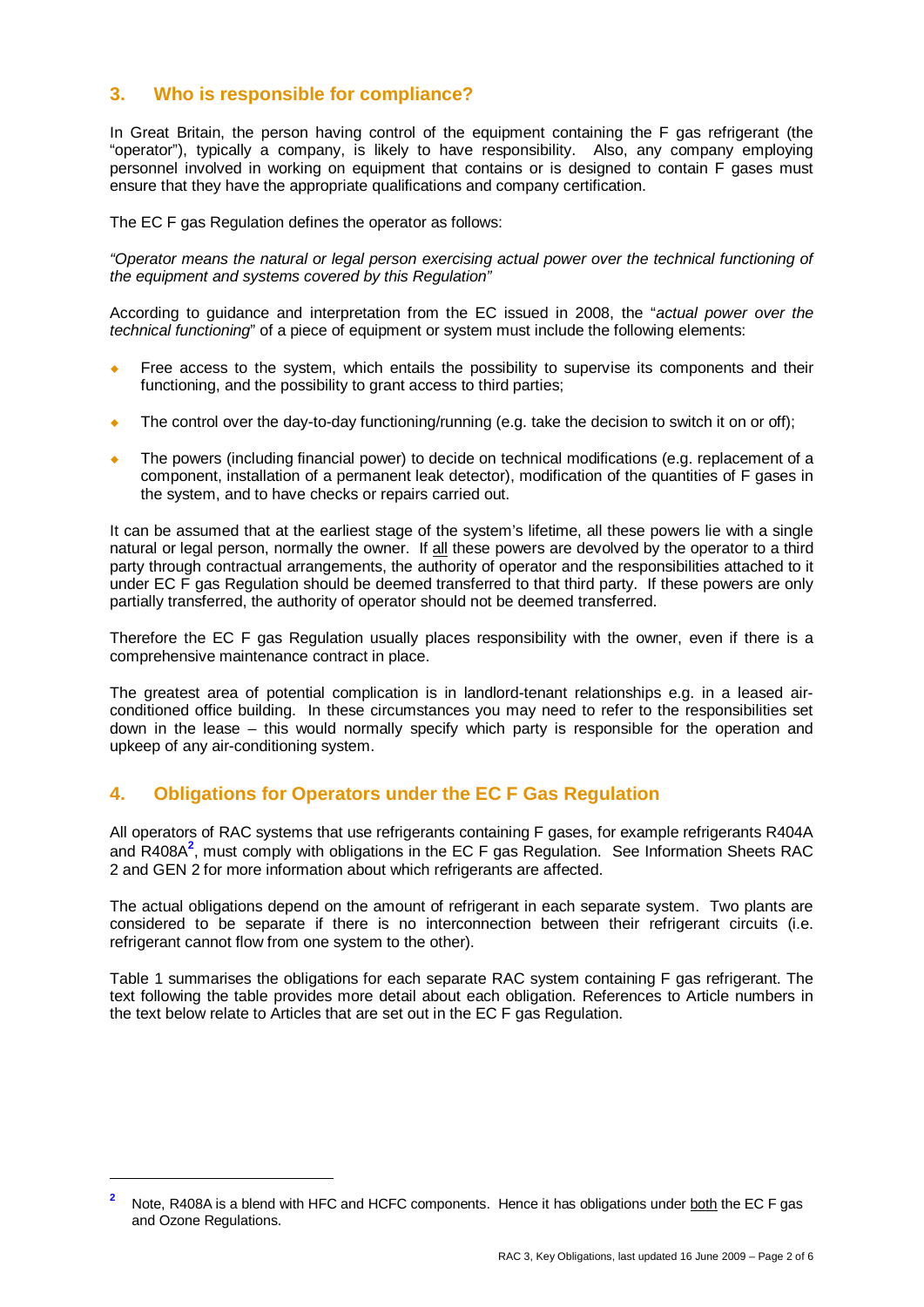| <b>Section</b> | Obligation                                                                                                                                                               | <b>Applicability to RAC Systems</b><br>(for systems using F gas Refrigerants)                |
|----------------|--------------------------------------------------------------------------------------------------------------------------------------------------------------------------|----------------------------------------------------------------------------------------------|
| 4.1            | Take steps to prevent F gas leakage and repair detected<br>leakage as soon as possible.                                                                                  | All stationary systems                                                                       |
| 4.2            | Regularly check for leakage, see Table 2 for details.                                                                                                                    | Stationary systems 3 kg or more<br>(or if hermetic and labelled 6 kg or<br>more <sup>3</sup> |
| 4.3            | Fit automatic leak detection system.                                                                                                                                     | Stationary systems above 300 kg                                                              |
| 4.4            | Keep certain records about refrigeration plant that uses F<br>gases.                                                                                                     | Stationary systems 3 kg or more                                                              |
| 4.5            | Recover F gases during plant servicing and maintenance,<br>and at end of plant life.                                                                                     | All stationary systems                                                                       |
| 4.6            | Use appropriately qualified personnel to carry out<br>installation, servicing and maintenance, and leakage<br>checking.                                                  |                                                                                              |
|                | Have company certification if employing personnel to<br>undertake installation, maintenance or servicing of RAC<br>systems.                                              | All stationary systems                                                                       |
|                | Further obligations for companies employing these<br>personnel or wishing to take delivery of containers of F gas.                                                       |                                                                                              |
| 4.7            | Label new equipment adjacent to service point/information &<br>in instruction manuals.                                                                                   | All stationary systems                                                                       |
| 4.8            | Placing on the market of non-refillable containers used to<br>service equipment is banned from July 2007, except for<br>those shown to be manufactured before that time. | All systems                                                                                  |

# **Table 1 Summary of EC F Gas Regulation Obligations for RAC Systems**

# **4.1. General obligation to prevent leakage**

*Article 3.1. Applicable from 4th July 2007 to all sizes of RAC system.*

Using all measures which are technically feasible and do not entail disproportionate cost operators must: (a) prevent leakage of F gas refrigerants and (b) as soon as possible repair any detected leakage.

# **4.2. Regular leakage checking**

*Article 3.2. Applicable from 4th July 2007 to RAC systems containing 3 kg or more.*

Equipment containing 3 kg or more of F gas refrigerant must be checked for leakage by certified personnel on a regular basis. This threshold rises to 6 kg for hermetically sealed systems that are labelled.

"*Checked for leakage*" means that the equipment or system is examined for leakage using direct or indirect measuring methods, focusing on those parts of the equipment or system most likely to leak. The frequency of testing depends on the refrigerant charge and system type. Table 2 summarises the leakage checking frequencies. Individual plants must be rechecked within one month after a leak has been repaired to ensure that the repair has been effective. See Information Sheet RAC 6 for more guidance about leak testing.

**<sup>3</sup>** The threshold is 3 kg for most systems, but is increased to 6 kg for a "hermetically sealed system". This is defined as: "a system in which all refrigerant containing parts are made tight by welding, brazing or a similar permanent connection which may include capped valves and capped service ports that allow proper repair or disposal and which have a tested leakage rate of less than 3 grams per year under a pressure of at least a quarter of the maximum allowable pressure".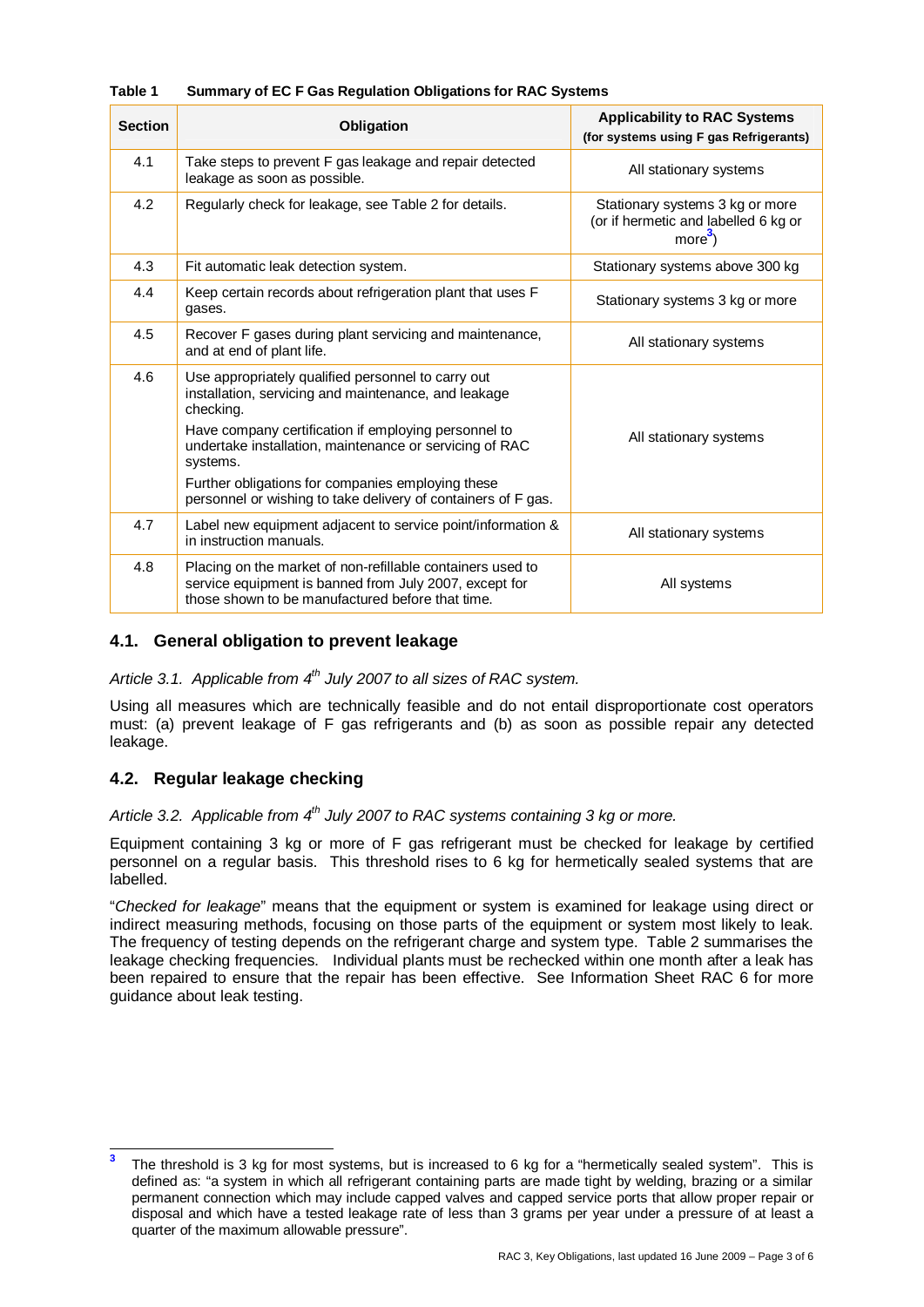#### **Table 2 Leak Testing Frequencies**

| <b>Frequency</b> | <b>Normal systems</b> | <b>Hermetically sealed systems</b> |
|------------------|-----------------------|------------------------------------|
| None             | Less than 3 kg        | Less than 6 kg                     |
| Annual           | 3 kg to 30 kg         | 6 kg to 30 kg                      |
| 6-monthly*       | 30 kg to 300 kg       | 30 kg to 300 kg                    |
| Quarterly*       | Greater than 300 kg   | Greater than 300 kg                |

*\* Half this frequency if fitted with automatic leak detection*

# **4.3. Automatic leak detection systems**

*Article 3.3. Applicable from 4th July 2007 to RAC systems above 300 kg.*

Equipment with 300 kg or more of F gases must be fitted with a leakage detection system, which is defined (in Article 2.10) as:

*"a calibrated mechanical, electrical or electronic device for detecting leakage…which, on detection, alerts the operator".*

The detection system must be checked at least once a year to ensure proper functioning.

For any equipment fitted with a leakage detection system (including those below the mandatory 300 kg threshold), the frequency of leak checking can be halved, although an annual check remains the minimum frequency.

See Information Sheet RAC 6 for more guidance about automatic leak detection.

# **4.4. Maintaining records**

*Article 3.6. Applicable from 4th July 2007 to RAC systems containing 3 kg or more.*

Records must be kept on each system with more than 3 kg of HFC refrigerant. The records must include:

- The **quantity** and **type** of F gas refrigerants installed in each system,
- ¡ Any **quantities** of refrigerant **added**,
- ¡ The **quantity** of refrigerant **recovered** during servicing, maintenance and final disposal.
- ¡ The **identity** of the **company** or **personnel** who performed the servicing or maintenance, as well as the **dates** and **results** of leakage checks and leakage detection system checks.

These **records shall be made available** on request to the competent authority and to the Commission. See Information Sheet RAC 6 for more details and an example log sheet.

# **4.5. Gas recovery**

# *Article 4.1. Applicable from 4th July 2007 to all sizes of RAC system.*

If refrigerant needs to be removed from a system (e.g. to gain access to part of a system for maintenance or during system decommissioning at the end of life) it must be properly recovered by appropriately certified personnel. After recovery the refrigerant can be reused or sent for reclamation or destruction. Recovered refrigerant is classified as Hazardous Waste and comes under the UK Hazardous Waste Regulations. Waste producers have a "duty of care" for the waste they handle and must ensure they use the appropriate documentation and consign and transfer waste appropriately. More information is available from the Environment Agency or SEPA.

# **4.6. Use of appropriately trained personnel; Personnel and Company Certification**

#### *Article 5. Applicable from 4th July 2007 to all sizes of RAC system.*

Personnel carrying out leak checking, gas recovery, plant installation, maintenance or servicing on equipment that contains or is designed to contain F gas refrigerant must have an appropriate qualification.

Businesses that handle F gases for the purpose of installation, maintenance or servicing of RAC equipment need to hold a company certificate. Refcom are managing this scheme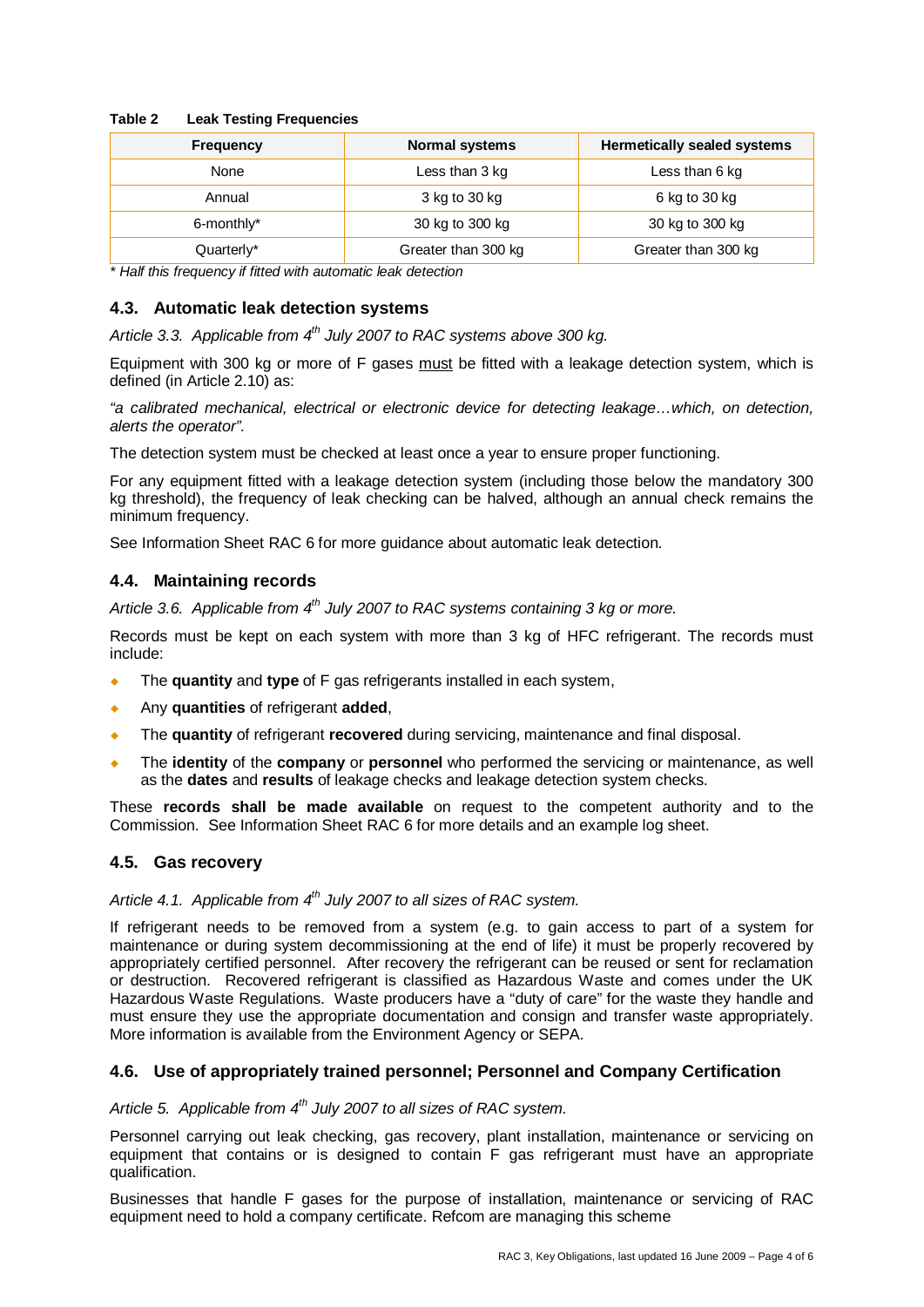To take delivery of containers of F gas, for the activities described above, an organisation needs to employ appropriately certificated personnel.

See Information Sheet RAC 5 for further information about all of these requirements.

# **4.7. Labelling**

*Article 7.2. Applicable from 1st April 2008 to all sizes of RAC system.*

Any new system placed on the market must be fitted with a label adjacent to the service point clearly stating the type and quantity of HFC refrigerant used. Where personnel add F gases to equipment outside the manufacturing site, the label should indicate the total quantity of F gases contained. See Information Sheet RAC 6 for more details about labelling.

# **4.8. Non-refillable containers**

*Article 9.1. Applicable from 4th July 2007 to all sizes of RAC system.*

The use of non-refillable containers for transporting or storing F gas refrigerants is banned. Placing on the market of non-refillable containers used to service equipment was banned from July 2007, except for those shown to be manufactured (i.e. filled with refrigerant) before July  $4<sup>th</sup>$  2007.

# **5. Obligations for Operators under the EC Ozone Regulation**

All RAC systems that use refrigerants containing ODS, for example refrigerants R22 and R408A, must comply with obligations in the EC Ozone Regulation. See Information Sheets RAC 2 and GEN 2 for more information about which refrigerants are affected.

The actual obligations depend on the amount of refrigerant in each separate system. Two plants are considered to be separate if there is no interconnection between their refrigerant circuits (i.e. refrigerant cannot flow from one system to the other).

Table 3 summarises the obligations for each separate RAC system containing ODS refrigerant. The text following the table provides more detail about each obligation.

| <b>Section</b> | Obligation                                                                                                        | <b>Applicability to RAC Systems</b><br>(for systems using F gas<br><b>Refrigerants)</b> |
|----------------|-------------------------------------------------------------------------------------------------------------------|-----------------------------------------------------------------------------------------|
| 5.1            | Check for leakage annually.                                                                                       | Systems with 3 kg or more                                                               |
| 5.2            | Recover ODS during plant servicing and maintenance and at end<br>of plant life.                                   | All systems                                                                             |
| 5.3            | Use appropriately trained personnel to carry out installation,<br>servicing and maintenance and leakage checking. | All systems                                                                             |
| 5.4            | Stop using virgin HCFC refrigerant for plant maintenance from 31 <sup>st</sup><br>December 2009.                  | All systems                                                                             |
| 5.5            | Stop using recycled HCFC refrigerant for plant maintenance from<br>31 <sup>st</sup> December 2014.                | All systems                                                                             |
| 5.6            | Non-refillable containers shall not be used to transport HCFC<br>refrigerant.                                     | All systems                                                                             |

#### **Table 3 Summary of EC Ozone Regulation Obligations for RAC Systems**

# **5.1. Check for leakage annually**

*Article 17.1. Applicable from 2000 for systems with more than 3 kg refrigerant.*

All precautionary measures practicable shall be taken to prevent and minimise leakages of ODS. In particular, fixed equipment with a refrigerating fluid charge of 3 kg or more shall be checked for leakages annually.